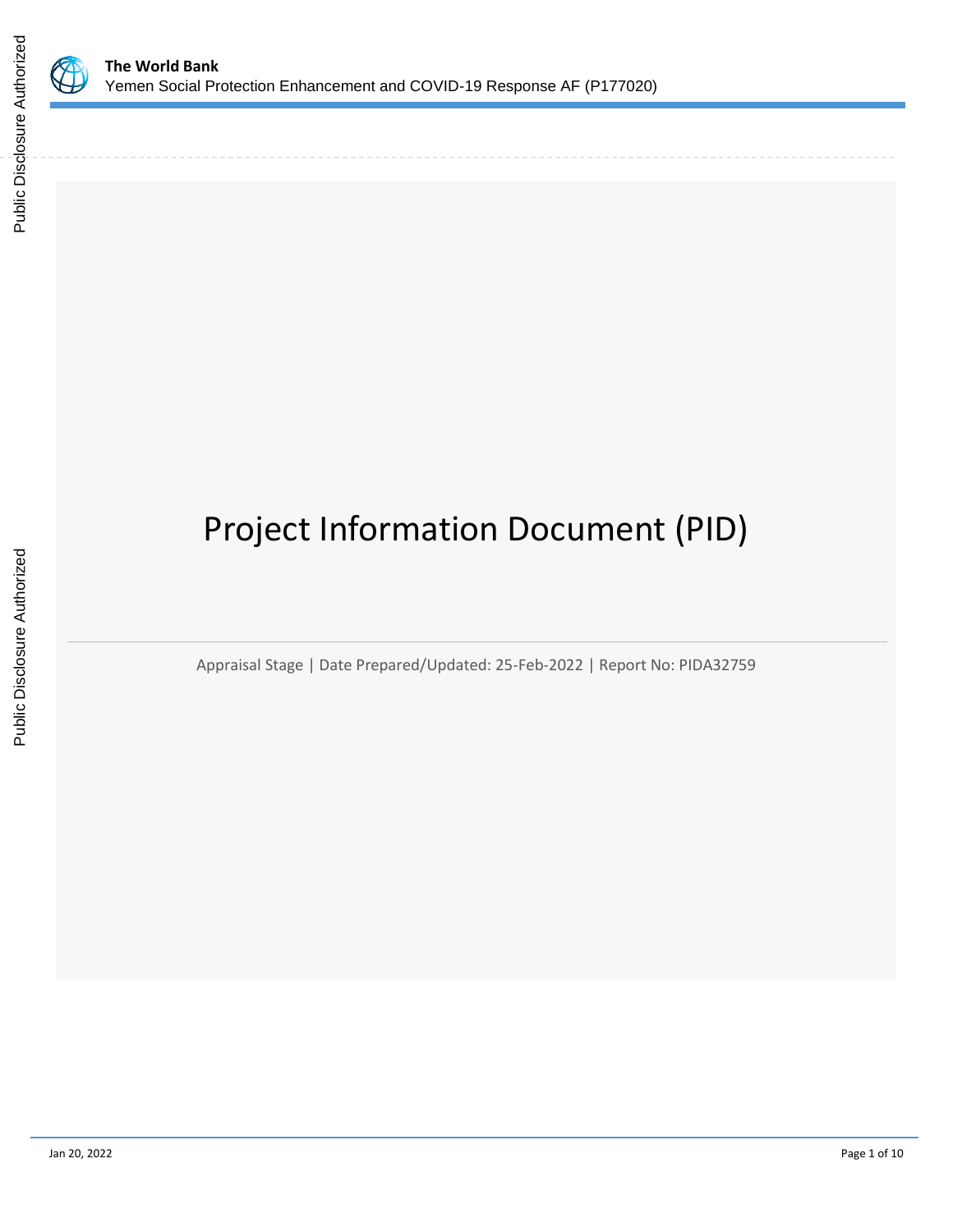

## **BASIC INFORMATION**

#### **OPS\_TABLE\_BASIC\_DATA A. Basic Project Data**

| Country<br>Yemen, Republic of                                                                             | Project ID<br>P177020                                                 | Project Name<br><b>Yemen Social Protection</b><br><b>Enhancement and COVID-</b><br>19 Response AF                   | Parent Project ID (if any)<br>P173582                                                        |
|-----------------------------------------------------------------------------------------------------------|-----------------------------------------------------------------------|---------------------------------------------------------------------------------------------------------------------|----------------------------------------------------------------------------------------------|
| Parent Project Name<br><b>Emergency Social Protection</b><br>Enhancement and COVID-19<br>Response Project | Region<br>MIDDLE EAST AND NORTH<br>AFRICA                             | <b>Estimated Appraisal Date</b><br>16-Feb-2022                                                                      | <b>Estimated Board Date</b><br>30-Mar-2022                                                   |
| Practice Area (Lead)<br>Social Protection & Jobs                                                          | <b>Financing Instrument</b><br><b>Investment Project</b><br>Financing | Borrower(s)<br>United Nations Children's<br>Fund (UNICEF), United<br><b>Nations Development</b><br>Programme (UNDP) | <b>Implementing Agency</b><br>Social Fund for<br>Development, Public<br><b>Works Project</b> |

### Proposed Development Objective(s) Parent

The project development objective is to provide cash transfers, temporary employment, and increased access to basic services and economic opportunities to food-insecure populations affected by COVID-19, the conflict and climaterelated shocks, as well as to strengthen the capacity of national institutions.

#### Components

Unconditional Cash Transfers Geo-focused Bundles to Reduce Food Insecurity and Malnutrition Project Management, Monitoring, Evaluation and Capacity Building of National Institutions **CERC** 

## **PROJECT FINANCING DATA (US\$, Millions)**

#### **SUMMARY**

| <b>Total Project Cost</b> | 300.00 |
|---------------------------|--------|
| <b>Total Financing</b>    | 300.00 |
| of which IBRD/IDA         | 300.00 |
| <b>Financing Gap</b>      | 0.00   |

## **DETAILS**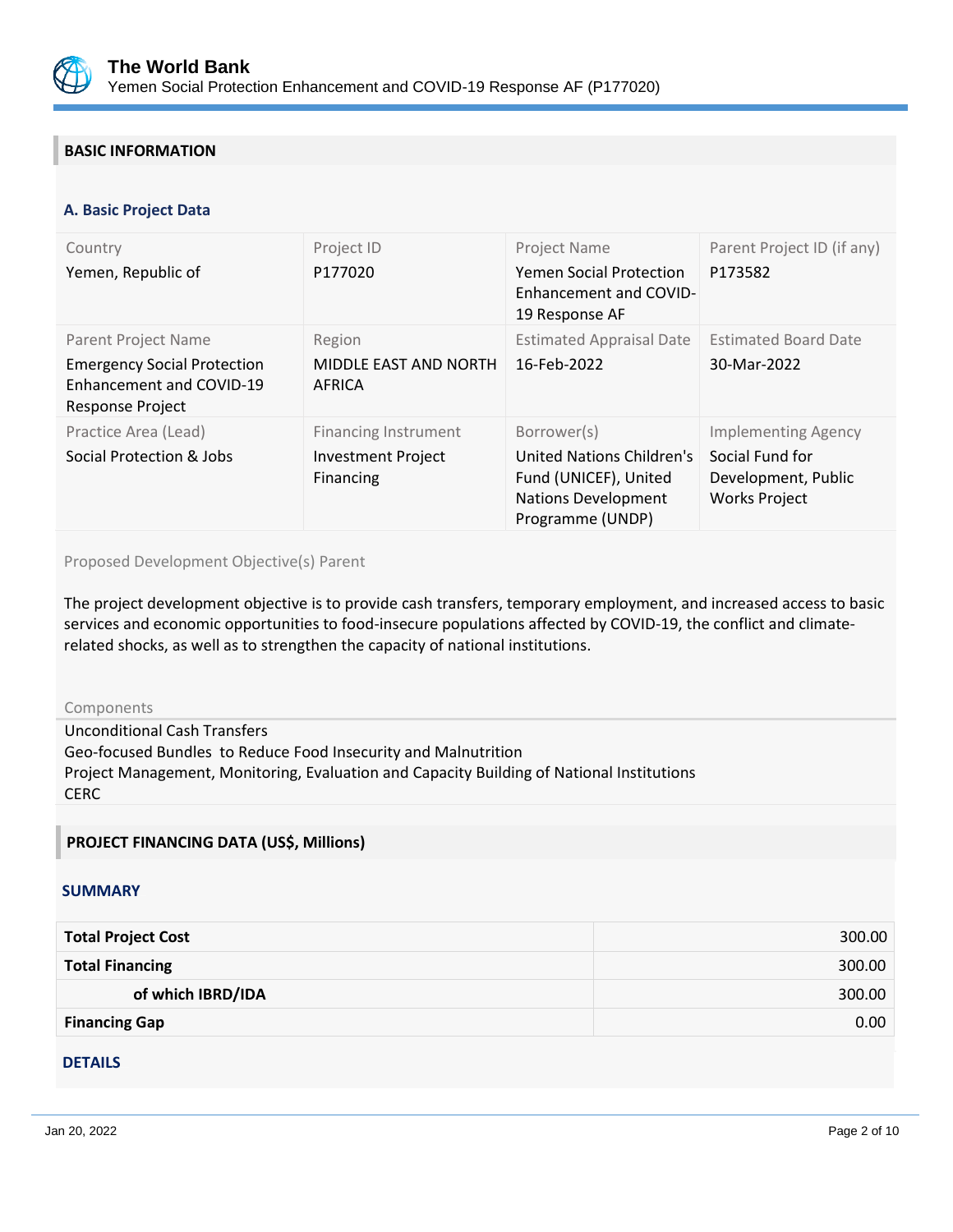

| <b>World Bank Group Financing</b>                    |        |  |
|------------------------------------------------------|--------|--|
| International Development Association (IDA)          | 300.00 |  |
| <b>IDA Grant</b>                                     | 300.00 |  |
| Environmental and Social Risk Classification<br>High |        |  |

Other Decision (as needed)

### **B. Introduction and Context**

#### Country Context

**The living standards of the Yemeni population have deteriorated even further since the beginning of 2020, with food insecurity and malnutrition reaching alarming levels**. Years of conflict had already devastated the economy and impoverished the population by the end of 2019. Gross Domestic Product (GDP) had shrunk in half in real terms since 2015, and food poverty had increased dramatically, as household incomes plummeted, local food production and agricultural assets were destroyed, and food prices increased—the cost of the minimum survival food basket increased by 123 percent between March 2015 and December 2019. The percentage of the population at risk of famine<sup>1</sup> increased by 21 percent in 2015 relative to 2014 and continued to increase until it peaked in December 2018, where 53 percent of the population (15.9 million) were at risk of famine. The situation improved in 2019, only to deteriorate again in 2020: according to the latest projections (December 2020), 16.2 million people were projected to be at risk of famine by June 2021. High frequency phone survey data suggest the situation is likely to be even worse, particularly in the South: the incidence of inadequate food consumption in the South increased from 41 percent (already above the 2018 crisis level of 40 percent) in January 2021, to 53 percent in November 2021 (from 37 percent to 46 percent in the North).<sup>2</sup>

**Women and children are most at risk, further eroding Yemen's human capital**. About 1.1 million pregnant and lactating women were projected to suffer from acute malnutrition during 2021. The levels of child stunting (46 percent) and wasting (16 percent) are among the highest in the world, more than 80 percent of young children are sub-optimally fed (and thus at a risk for becoming undernourished), and two million children require treatment for acute malnutrition. The lack of access to maternal and child health and nutrition (MCH&N) services as well as safe drinking water and proper sanitation—key to preventing and treating malnutrition—have exacerbated the food security crisis. Access to health care has also deteriorated during the current food security crisis.<sup>3</sup> Severe child malnutrition, particularly during the first 1,000 days, causes irreparable damage to their future health and brain development and is a large contributor to the eroding human capital of Yemen: the future

<sup>1</sup> Phases 3, 4 and 5 of the Integrated Food Security Phase Classification (IPC).

<sup>&</sup>lt;sup>2</sup> Data collected by the World Food Program (WFP) through monthly mobile phone surveys. The incidence of inadequate food consumption

<sup>(</sup>IFC) is the share of the sample with poor or borderline food consumption as measured by a Food Consumption Score (FCS) of 42 or below.

<sup>&</sup>lt;sup>3</sup> The Food Security Crisis in Yemen, World Bank, September 2021.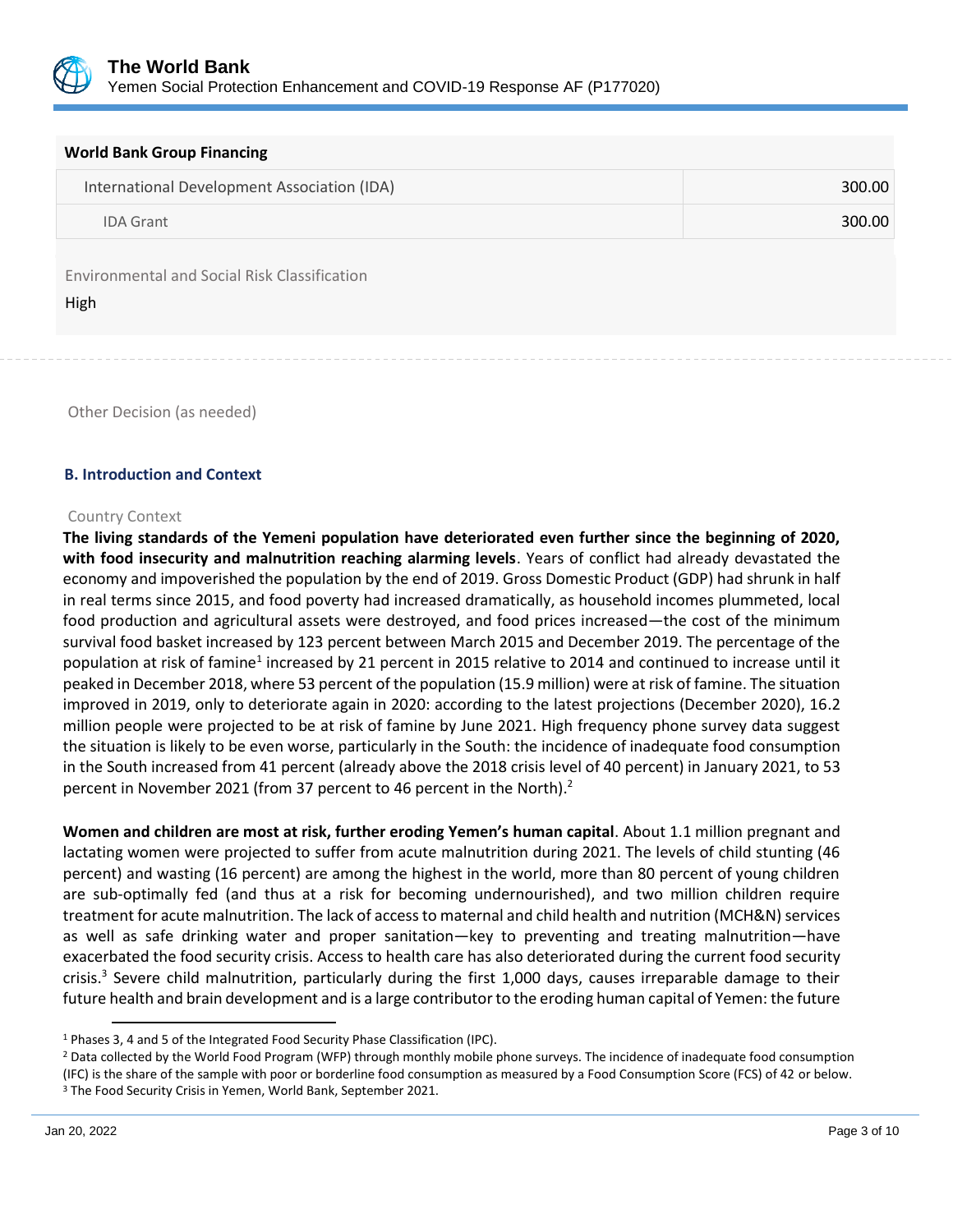

earnings potential of children born today in Yemen will be 63 percent lower than what it could have been with complete education and adequate health (World Bank 2018).

**COVID-19 and the depreciation of the currency are behind the worsening of the food security and malnutrition situation, particularly through their impact on food prices**. As of February 24, 2022, Yemen had around 11,751 confirmed cases of COVID-19 and 2130 deaths $4$  and around 373,000 people have been fully vaccinated (1.3 percent of the total population). The global pandemic is impacting the Yemeni population mainly through reduced economic opportunities and remittances as well as higher food and fuel prices. Preliminary Bank estimates suggest that GDP shrunk by 8.5 percent in 2020. COVID-induced increases in global food prices (30 percent increase between 2019 and 2021) have had a significant impact on domestic food prices because of Yemen's high dependency on food imports. This has been exacerbated in the South by the sharp depreciation of Yemeni Rials (YER) against the US dollar (from 595 in December 2020 to 1,385 in December 2021), while it only depreciated slightly in the North (from 585 to 600 during the same period).<sup>5</sup> The cost of the minimum survival food basket, which up until 2020 had been very similar on average in the South and the North, shot up from June 2020, particularly in the South, where it increased by threefold by November 2021 (compared to a 40 percent increase in the North).

### Sectoral and Institutional Context

**Prior to the conflict, Yemen had a broad array of social protection programs implemented by national institutions**. This included Community-Driven Development (CDD) programs run by the Social Fund for Development (SFD) and the Public Works Project (PWP); poverty-targeted unconditional cash transfers (UCT) under the Social Welfare Fund (SWF); categorically-targeted cash transfers (Disability Fund, and the Fund for Martyrs and the Wounded); community-based services (through SFD and the National Programme for the Development of Productive Families); support to small and micro enterprises (SMEs), microfinance and job creation through the Small and Micro Enterprise Development (SMED) and Small and Micro Enterprise Promotion Services Agency (SMEP)<sup>6</sup>; and pensions for formal workers in the public and private sectors. The World Bank and other donors have been supporting SFD and PWP since their inception in 1996, including throughout the conflict. The Bank also supported SWF's unconditional cash transfers prior the conflict.

**The conflict has undermined the ability of national institutions to deliver support and increased reliance on humanitarian institutions**. National institutions such as SFD and PWP have historically retained their autonomy and political independence and have remained functional with support from donors. However, government programs, including those of the SWF and the Disability Fund, were affected by the political fragmentation of institutions and discontinued these programs. The public sector, the single largest employer pre-conflict, has not consistently made salary payments to over 1.2 million civil and military employees since mid-2016. Civil and military pension funds have also suffered during the conflict, increasing vulnerability among many families relying on pensions. Earnings from government bonds were inaccessible due to the liquidity crisis, and contributions from public employees also stopped when salary payments stopped<sup>7</sup> preventing the pension funds from financing payments. The social protection institutional landscape in Yemen is currently marked by a combination

<sup>4</sup> The actual number of cases and deaths are likely to be much higher due to the limited testing capacity.

<sup>&</sup>lt;sup>5</sup> The main factor explaining the different evolution of the exchange in the South and the north is the monetization of the fiscal deficit by the Central Bank of Yemen (CBY) in Aden (The Food Security Crisis in Yemen, World Bank, September 2021).

<sup>6</sup> Both units are under the Social Fund for Development.

<sup>7</sup> MoPIC 2017, "Social Protection Programs in Yemen."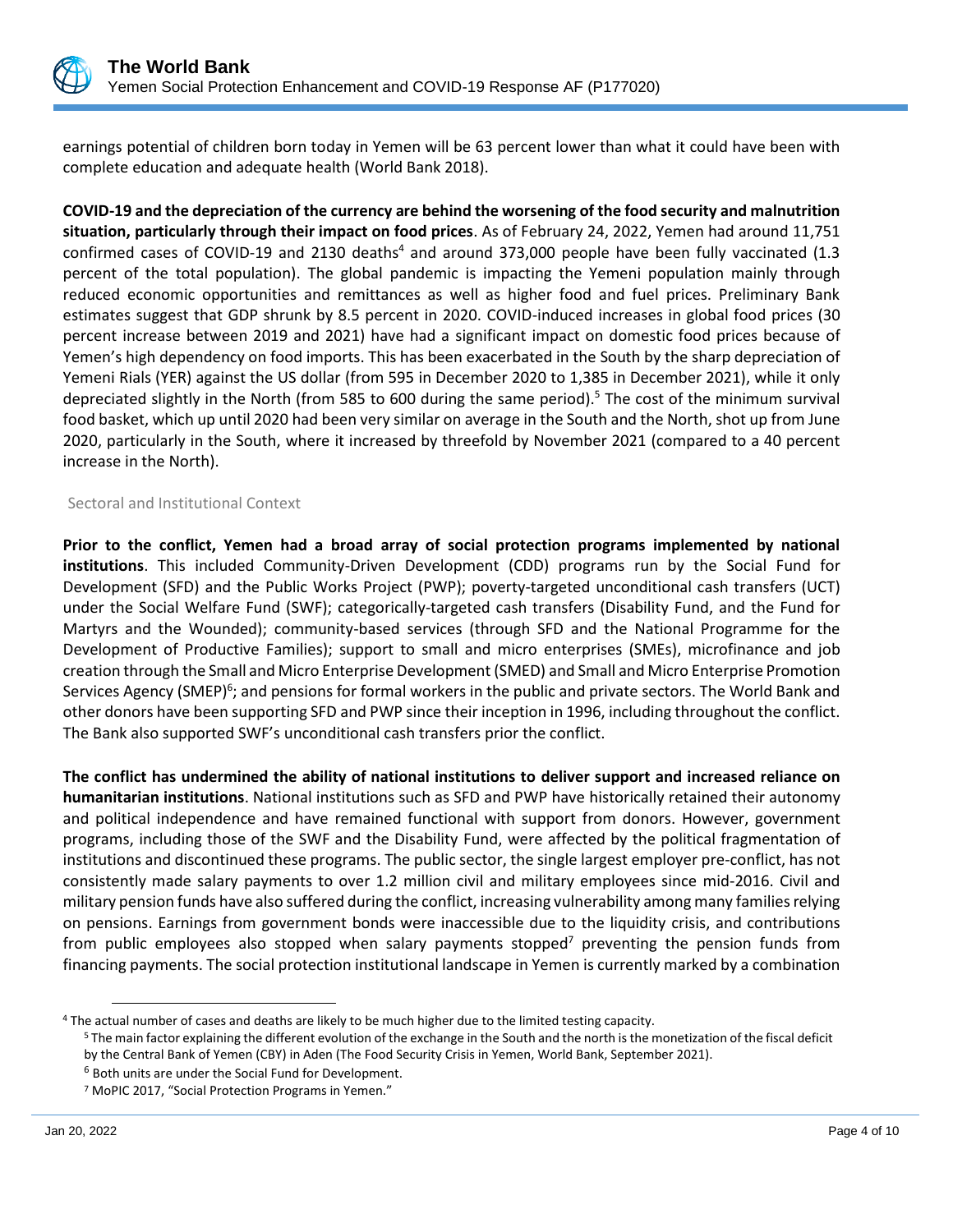

of international development and humanitarian actors, as well as key national institutions (notably SFD and PWP) that have maintained political neutrality and operational functionality. These efforts have fallen short of the rising needs: 24.1 million people (over 80 percent of the population) are estimated to need humanitarian or social protection support.

## **C. Proposed Development Objective(s)**

#### Original PDO

The project development objective is to provide cash transfers, temporary employment, and increased access to basic services and economic opportunities to food-insecure populations affected by COVID-19, the conflict and climaterelated shocks, as well as to strengthen the capacity of national institutions.

### Current PDO

The project development objective is to provide cash transfers, temporary employment, and increased access to basic services and economic opportunities to food-insecure populations affected by COVID-19, the conflict and climaterelated shocks, as well as to strengthen the capacity of national institutions.

#### Key Results

The PDO will be monitored through the following PDO level outcome indicators:

- Beneficiaries of social safety net programs (disaggregated by number of household members and the number of females)
- Number of beneficiary households benefitting from the cash for nutrition program (disaggregrated by number of SWF households, females and IDPs)
- Number of direct beneficiaries of wage employment (disaggregrated by number of females and IDPs)
- Number of people with increased access to basic services (disaggregrated by number of females)
- Number of Micro, Small and Medium Enterprises (MSME's) supported by the Project (disaggregrated by number of female-led businesses)
- Percentage of UCT program implementation functions intended to be transferred to SFD that have effectively been transferred
- People provided with access to improved sanitation services to reduce water-borne diseases exacerbated by climate change

## **D. Project Description**

**Similar to the parent project, the proposed AF applies paragraph 12 of Section III of the IPF Policy (***Projects in Situations of Urgent Need of Assistance or Capacity Constraints***).** The special consideration of paragraph 12 of Section III of the said Policy is being triggered based on the urgent need of assistance caused by the worldwide COVID-19 outbreak in December 2019, as well as the ongoing conflict coupled with insecurity, political instability, blockages to food and fuel deliveries, and economic collapse, all of which have led to a situation of severe economic and social distress.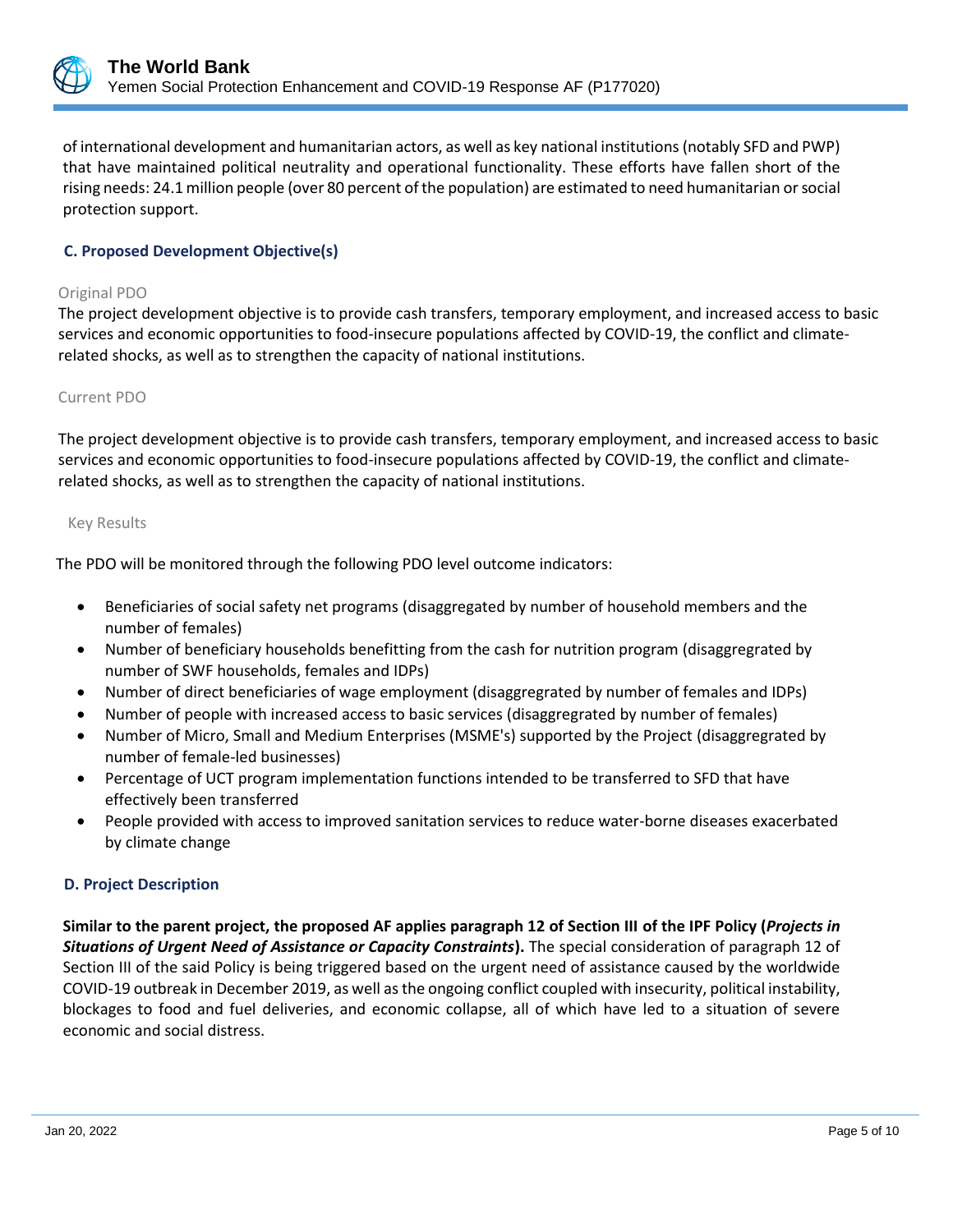

**The proposed Additional Financing (AF) is intended to sustain and scale up the impact of the parent project in response to the deteriorating food insecurity and malnutrition situation.** The proposed AF will be financed by a US\$300 million equivalent grant from the national Performance Based Allocation (PBA) for Yemen. The AF will continue to provide immediate relief to food insecurity and malnutrition while also increasing resilience to food insecurity and malnutrition in the future. Moreover, to increase impact, the AF will aim to bundle interventions and target areas with high food insecurity and malnutrition as part of the Bank's approach to reduce food insecurity and malnutrition, which is summarized below and articulated in the draft Country Engagement Note (CEN) for Yemen (FY22-23). The AF will continue efforts to protect the purchasing value of UCT benefits, including through further improvements to the FOREX strategy to maximize the benefit amount in YER as well as mobilizing donor resources to continue to finance top-ups to cash benefits. The AF will also continue the efforts to strengthen the capacity and role of national institutions to deliver support.

**The Bank is introducing a 'continuum of support' approach to reduce food insecurity and malnutrition in Yemen, which the proposed AF will begin implementing in coordination with other operations**. Donor support is overwhelmingly focused on supporting consumption (through cash transfers (CTs) and food assistance). Support is often short-lived and rarely complemented with interventions to increase long-term resilience to food insecurity and malnutrition. As a result, interventions often fail to have an impact beyond the period of support and do not help prevent subsequent food crises. While immediate needs should continue being addressed (through CTs, food assistance, and treatment of malnutrition), these efforts should ideally be complemented by interventions that increase resilience to food insecurity and malnutrition. A 'continuum of support' approach would include building relevant community assets and increasing local food production and distribution, as well as investments in MCH&N and WASH services. While these bundles of support should ideally be available everywhere they are needed, priority would be given to areas with high food insecurity and malnutrition<sup>8</sup> incidence. While the Bank is working to promote support from other donors, it will start implementing geofocused bundles of interventions supported under its projects, including the proposed AF, the Yemen Food Security Response and Resilience Project (YFSRSP) (P176129), and the Yemen Emergency Human Capital Project (YEHCP) (P176570).

**The AF will continue efforts to strengthen the capacity and role of national institutions.** Under the proposed AF, the implementation of project activities will be carried out through national institutions (as implementing partners (IPs), namely SFD<sup>9</sup> and PWP—under the oversight of UNDP and UNICEF as implementing agencies and IDA grant recipients. This approach builds on the successful partnership between UNICEF and SFD for SFD to carry out UCT-related functions previously undertaken by UNICEF either directly or through third party vendors. This partnership will be strengthened under the AF. The contracting of SFD to carry out UCT-related activities is being done gradually, following the completion of readiness assessments and needed capacity building, in a way that minimizes any disruption to the program, and in consultation with national authorities.<sup>10</sup> This is part of a broader Bank approach, further articulated in the draft CEN for Yemen (FY22-23), to gradually increase the role of local institutions in project implementation. The AF will also continue to provide capacity building to SFD and PWP, and will enhance its engagement with, and capacity of SWF to support the implementation of UCT.

<sup>8</sup> Bundles do not need to include the same interventions everywhere. Bundles can also be defined at the household level within the targeted geographical areas (e.g., cash for nutrition and treatment of malnutrition, followed by support to the same households to grow and prepare nutritious foods).

<sup>9</sup> And affiliated institutions: Yemen Loan Guarantee Program (YLG); Small and Micro Enterprise Promotion Services Agency, (SMEPs); and the Small and Microenterprise Development (SMED).

 $^{10}$  Including with the Social Welfare Fund (SWF) -the government institution that implemented the UCT program prior to the conflict.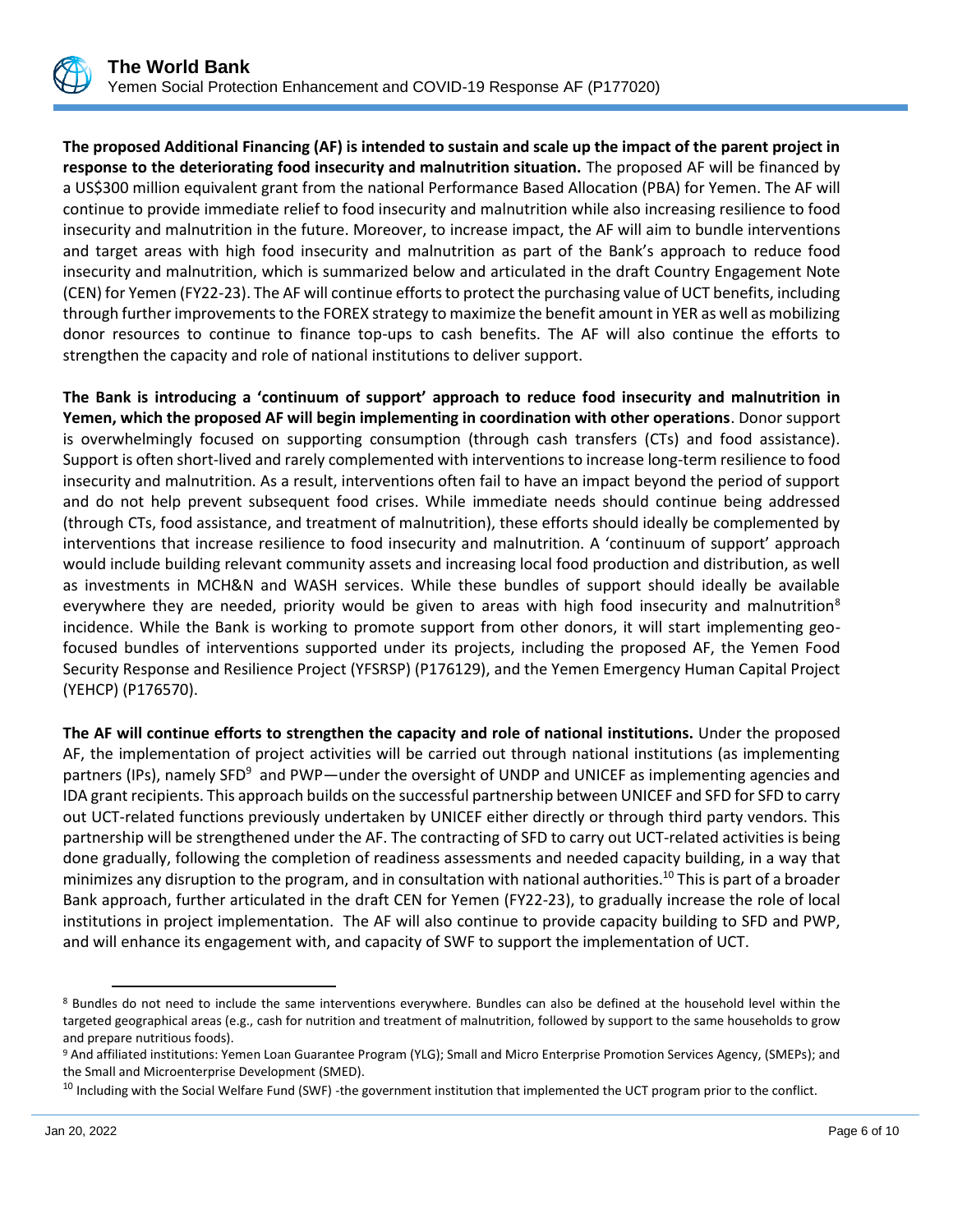

**Proposed changes under the AF**. The following revisions will be introduced under the proposed AF and restructuring: **(i)** PDO and intermediate level indicators will be revised to increase associated targets; **(ii)** for simplification, Project components will be realigned and revised as follows: (a) Subcomponent 1.2 will be moved under Component 2 (as Subcomponent 2.1); (b) Component 1 (currently "Cash Transfers") will be renamed "Unconditional Cash Transfers" (c) Component 2 (currently "Labor Intensive Works and Economic Opportunities") will be renamed "Geo-focused support to reduce food insecurity and malnutrition"; (d) the allocation for Component 1 will be increased by US\$182 million; (e) the allocation for Component 2 will be increased by US\$100 million; (f) two new intermediate level indicators related to geographical bundling of interventions under Component 2 will be introduced to the Results Framework; (g) the allocation for Component 3 will be increased by US\$18 million; and **(iii)** the project's closing date will be extended by an additional two years, from December 30, 2022 to December 30, 2024, to reflect the extended implementation period, offset delays caused by the preparation and clearance of ESF instruments, and to align it with the closing date of the AF.

Under the proposed AF, sub-component 1.2 will be moved under Component 2 as subcomponent 2.1. As a result of this change, and the geographic bundling of interventions under the revised Component 2, Component 1 (currently "Cash Transfers") will be renamed "Unconditional Cash Transfers", while Component 2 (currently "Labor Intensive Works and Economic Opportunities") will be renamed "Geo-focused bundles to reduce food insecurity and malnutrition". As in the parent project, the AF will include Component 3: Project Support, Management, Evaluation and Administration; and Component 4: Contingent Emergency Response (CERC). Further details are provided in the Project Appraisal Document of the parent project (Report No. PAD3894).

| <b>Legal Operational Policies</b>           |            |
|---------------------------------------------|------------|
|                                             |            |
|                                             | Triggered? |
|                                             |            |
| Projects on International Waterways OP 7.50 | No.        |
|                                             | No.        |
| Projects in Disputed Areas OP 7.60          |            |

Summary of Assessment of Environmental and Social Risks and Impacts

. The environmental and social impacts and risks of the AF project activities remain the same as assessed under the parent project. Key environmental impacts and risks, some of which have materialized during implementation of the parent project, include exposing project workers and communities to health and safety risks and environmental impacts during implementation if project activities are not adequately managed, particularly under activities involving intensive labor. These environmental risks and impacts are expected to be site-specific, reversible and generally of low magnitude, and can be mitigated by following appropriate measures.

Although environmental risks and impacts are expected to be site-specific, reversible and generally of low magnitude and can be mitigated following appropriate measures; nonetheless, and based on the implementation experience of the parent project (as well as other similar operations in Yemen), and identification of significant Occupational Health and Safety (OHS) gaps, there is a significant risk for fatal incidents or serious injuries to occur under the project, particularly under Component 2. This is anticipated as the project will provide temporary work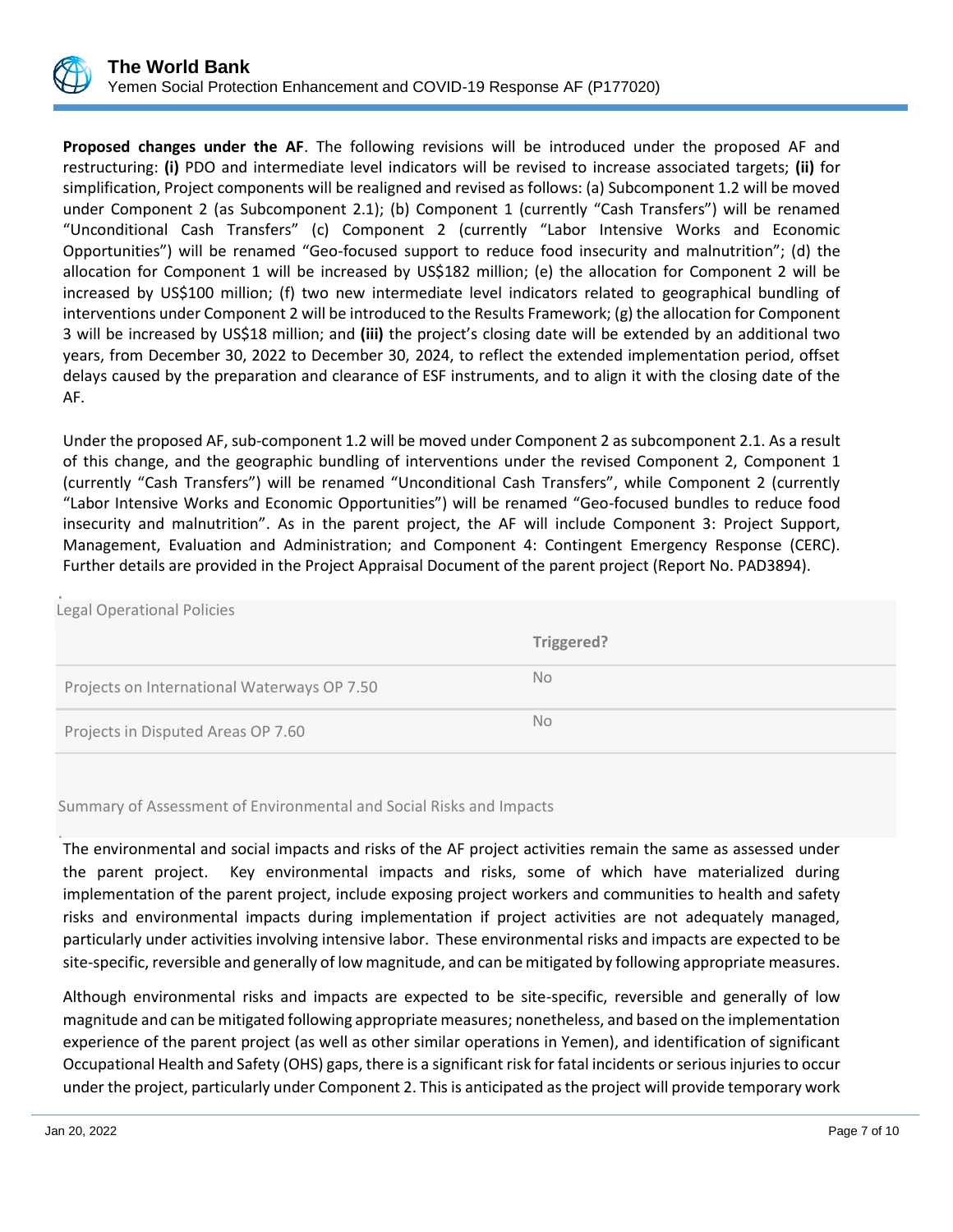

opportunities to a large number of local community members who are un-skilled, largely illiterate, and with little or no knowledge or experience in applying OHS measures. Furthermore, there is a risk of COVID-19 transmission among community workers if worksites are not managed appropriately.

Potential social impacts of the project are related to the Cash for Work activities and the rehabilitation of the Community Assets interventions such as potential loss of assets, labor influx as 50 percent of the labor are from outside the target communities by private contractors, and community health and safety such as injuries. This project is not expected to require physical or economic displacement. There may be potential need for small parcels of land for the community asset development activities, but these will be met through community contributions, which is an accepted local practice. There may be social impacts and risks, particularly with the Cash for Work and the rehabilitation of Community Asset activities. These could include labor-related issues, community health and safety, discrimination and mistreatment, potential for fraud and corruption, exclusion due to security risk and other factors, elite capture of investments by powerful and/or better-connected beneficiaries. Given the above, the social risk is deemed Substantial. However, the project will be implemented in conflict-affected settings and project stakeholders may be exposed to potential security risks in their engagement under this project. For this reason, the overall project environmental and social risk is rated High.

### **E. Implementation**

### Institutional and Implementation Arrangements

**Similar to the parent project, the AF will continue being implemented by UNICEF and UNDP under the Financial Management Framework Agreement (FMFA), in partnership with SFD and PWP**. UNICEF will be the recipient agency for Component1 (Unconditional Cash Transfers), while UNDP will be the recipient agency for Component 2 (Geo-focused bundles to reduce food insecurity and malnutrition). Both agencies will be recipients for project management, monitoring and evaluation costs under Component 3. UNICEF will enter into a subsidiary agreement with SFD for the implementation of Component 1, while UNDP will enter into subsidiary agreements with SFD (for the implementation of Subcomponents 2.1, 2.2 and 2.4) and PWP (for the implementation of Subcomponent 2.3). These agreements will be subject to the approval of the World Bank.

**The AF will continue to strengthen the successful partnership between UNICEF and SFD for SFD to carry out UCT-related activities previously undertaken by UNICEF either directly or through third party vendors**. The contracting of SFD to carry out such activities is being done gradually, following positive readiness assessments and capacity building, in a way that minimizes any disruption to the program, and in consultation with national authorities. This process started in PC10 with facilitation activities in the South (extended to the North in P11), and continued with the collection of grievances through the Call Center in PC11 (the Call Center is now managed by SFD and housed in Sanaa). UNICEF and SFD also started conducting joint field supervision in PC11. The contracting of grievance redressal (case management) is planned for PC12. The current proposal is for SFD to carry out the bidding for payment providers in PC13, which for the first time will be open competition. The basic terms of the contracts with banks (exchange rates and fees) as well as the selection criteria which will be preset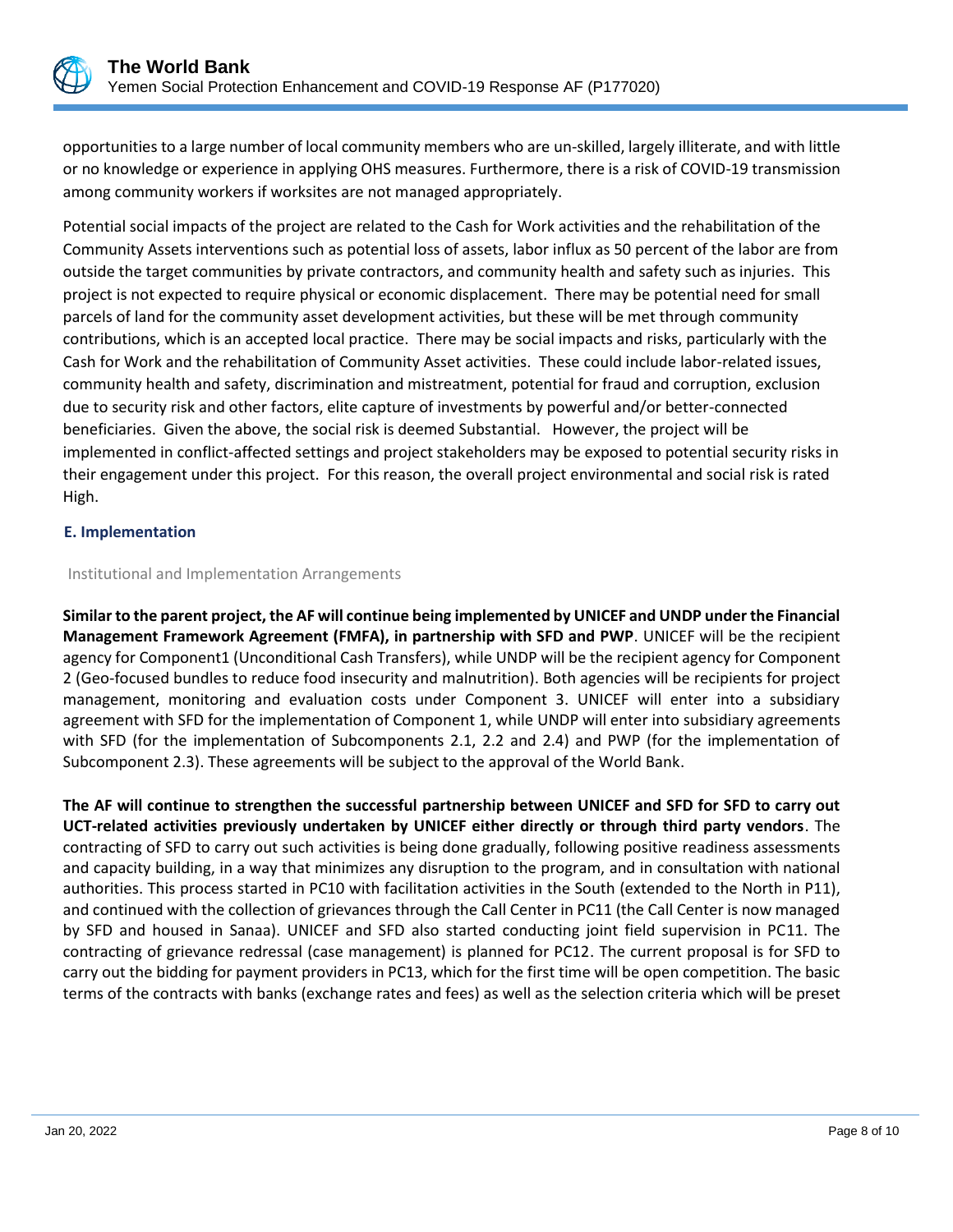

.

by UNICEF in consultation with SFD. UNICEF will also provide final clearance to the list of selected banks. The AF will also enhance the engagement with, and capacity of SWF to support the implementation of UCT.<sup>11</sup>

**Fiduciary arrangements**. Consistent with the authorizing environment provided for under the FMFA, the financial management (FM) and disbursement procedures of UNICEF and UNDP—as the recipient UN agencies—will apply. UNICEF's and UNDP's representation in the Republic of Yemen will be responsible for implementing the project. The project will apply Alternative Procurement Arrangements (APA) utilizing the procurement regulations, rules, policies and procedures of UNICEF and UNDP.

## **CONTACT POINT**

 **World Bank**

Cristobal Ridao-Cano Lead Economist

### **Borrower/Client/Recipient**

United Nations Children's Fund (UNICEF)

United Nations Development Programme (UNDP) Auke Lootsma Resident Representative auke.lootsma@undp.org

#### **Implementing Agencies**

Social Fund for Development Abdullah Al-Dailami Managing Director aaldailami@sfd-yemen.org

Public Works Project Saeed Abdo Ahmed Executive Director saeedobad@yahoo.com

 $11$  The details on SWF support to the implementation of the project and capacity building will be reflected in a MOU. Such support will not be contracted by the project. Capacity building activities will be procured by the project.